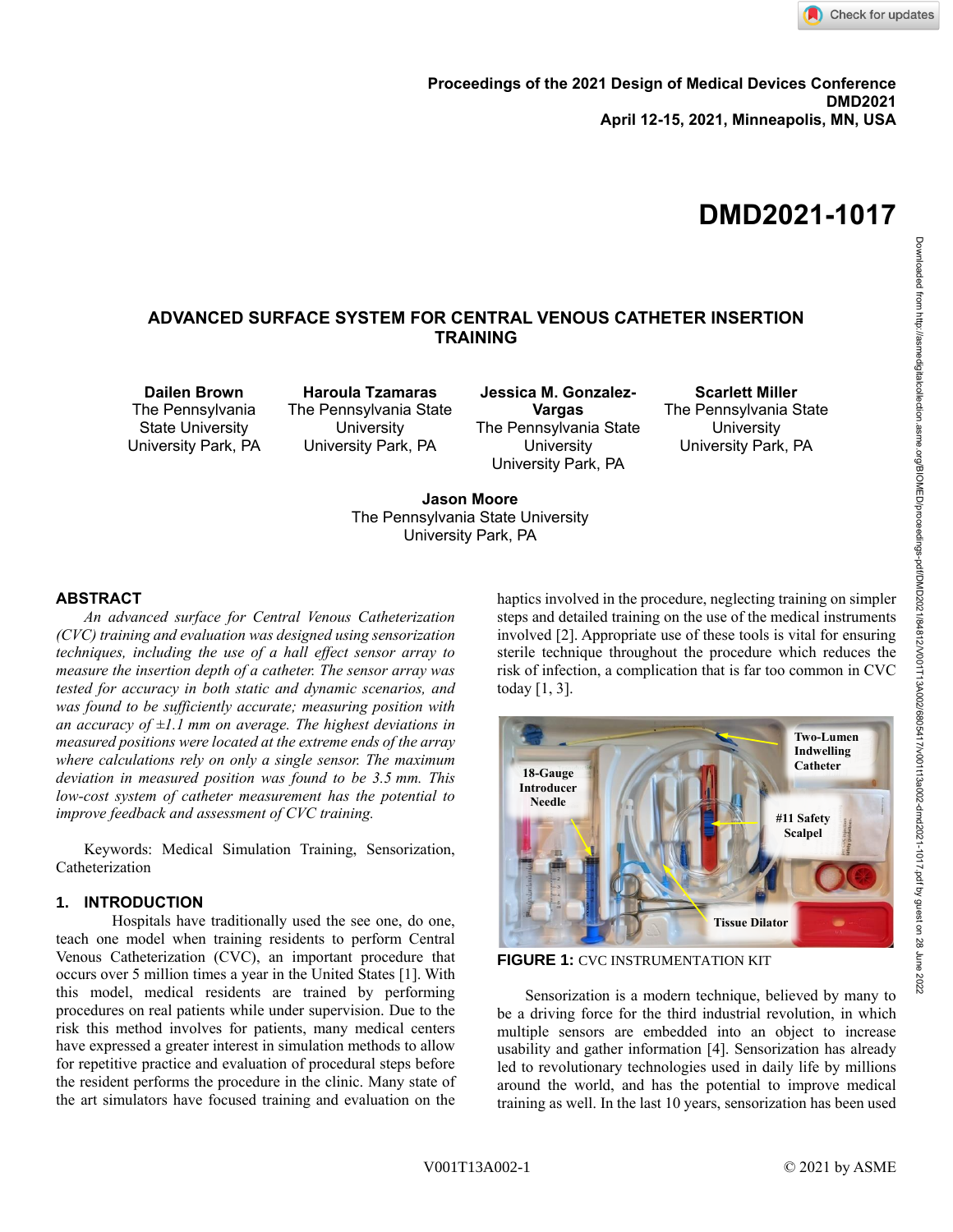to improve methods for rehabilitation, minimally invasive surgery training, and orthopedic navigation [5-7]. To improve the usage training of CVC medical devices, such as those shown in Fig. 1, an advanced testing surface was designed using sensorization to detect and evaluate the use of the instruments used in each step of CVC post needle insertion.

#### **2. MATERIALS AND METHODS**

An advanced testing surface, shown in Fig. 2, was designed consisting of a silicone soft tissue simulant surface atop a sensorized needle insertion hole which leads to a sensorized cylindrical vessel. Through the use of a limit switch and two spring loaded push buttons, the device is capable of detecting the insertion and removal of a blunted 18-gauge introducer needle, a tissue dilator, and a blunted #11 safety scalpel: important tools used in performing Central Venous Catheterization, shown in Fig. 1. In addition, the insertion distance of a Two-Lumen Indwelling Catheter is measured using an array of 8 Analog 49E Hall Effect Sensors. The introducer needle and the scalpel were blunted for safety and to prevent damage to the sensors. A 2.5 mm diameter spherical magnet was connected to the catheter to allow for magnetic detection using the hall effect sensors. A microprocessor, Arduino Nano (Sommerville, MA), is used to read and process information from each of the sensors.





The hall effect sensors are placed with their centers 1 cm apart with the first sensor being 1 cm from the vessel entrance. The distance from the magnet to each sensor is calculated from the measured voltage using the following equation:

$$
d = \frac{\ln\left(\frac{V}{AB}\right)}{B} \tag{1}
$$

where *d* is the distance, *V* is the voltage, *R* is the resolution of the microcontroller, and *A* and *B* are experimentally determined constants. *A* and *B* were calculated by recording the voltage read

by the Arduino Nano in five trials for individual hall effect sensors with the magnet at varying distances from the center of the sensor. A plot of these results can be seen in Fig. 3. Constants *A* and *B* for these sensors, with and  $R^2$  value of 0.86, are 104.07 and -0.447 respectively. The maximum distance these sensors can read with a magnet of this size was found to be 15 mm.



**FIGURE 3:** HALL EFFECT SENSOR MEASUREMENTS AT VARYING MAGNET DISTANCES

The difference in values from the dashed line and the experimental values at distances close to zero are mitigated by using measurements from multiple sensors as defined in Equation 2. The insertion distance along the cylindrical vessel is calculated by comparing the distances read by consecutive pairs of hall effect sensors in the array. This is accomplished through the following conditional equation:

$$
D = \begin{cases} P_1 - d_1 & only \ d_1 > 0 \\ \frac{(P_n - d_n) + (P_{n-1} - d_{n-1})}{2} & d_n, d_{n-1} > 0 \\ P_8 + d_8 & only \ d_8 > 0 \end{cases} (2)
$$

where *D* is the insertion distance,  $P_n$  is the position of the n<sup>th</sup> sensor in the array, and  $d_n$  is the distance read by the n<sup>th</sup> sensor as defined in Equation 1.

The hall effect array was experimentally evaluated using a 12 cm piece of 7.5 mm diameter transparent plastic tubing, which was mounted over a breadboard with 8 hall effect sensors in an array as shown in Fig. 4. Markings were drawn on the catheter every 5 mm starting from the location of the magnet. The experiment was conducted in two tests, one static and one dynamic. In the static test, the catheter was inserted and held in place while 30 measurements were taken at 10 Hz. This was done at 5 mm increments from a position of 0 to 85 mm. In the dynamic test, the catheter was continuously inserted the full 85 mm at a rate of 5 mm/s while measurements were recorded at 10 Hz. Each test was repeated 5 times.

2022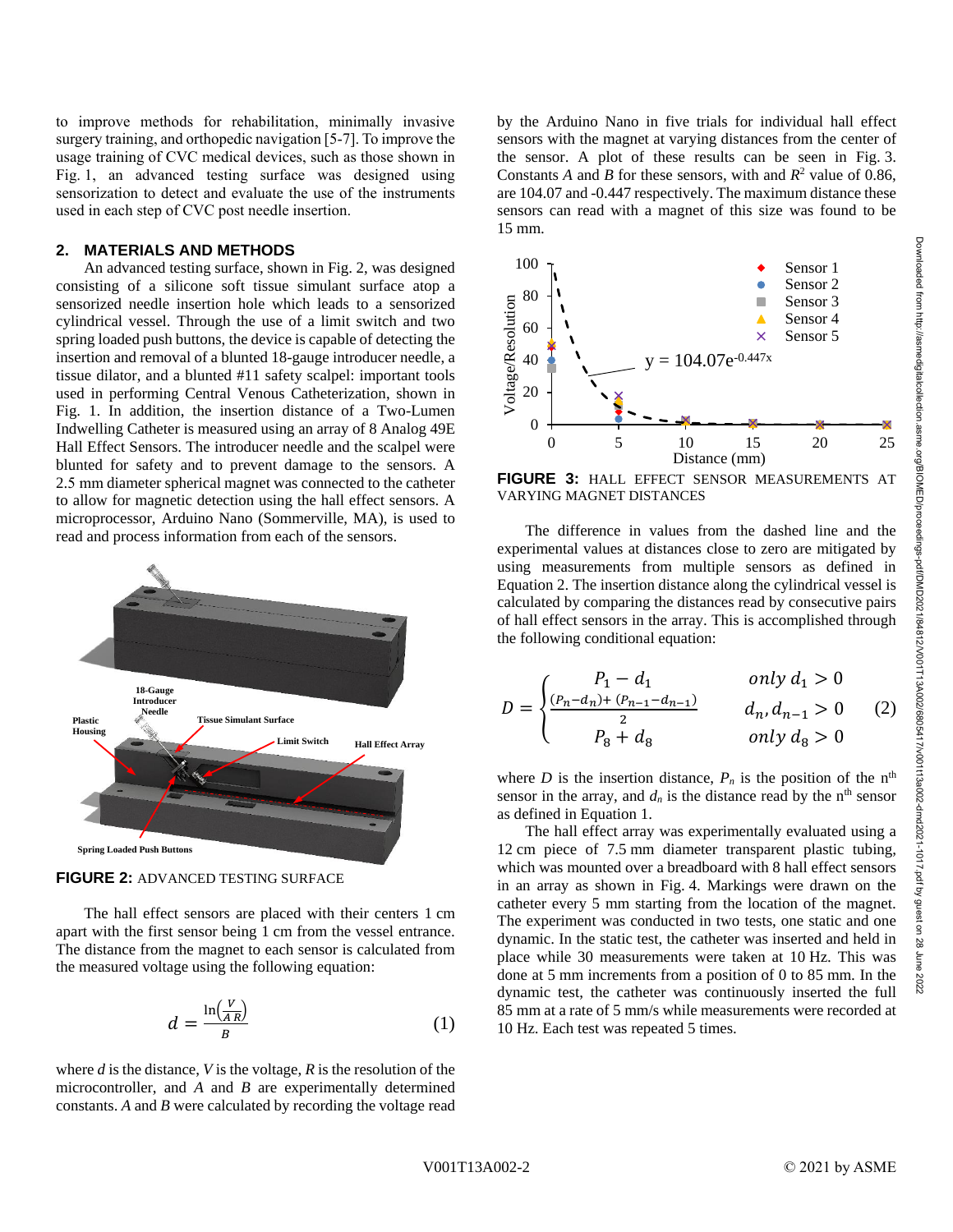

**FIGURE 4:** EXPERIMENTAL HALL EFFECT ARRAY SETUP

### **3. RESULTS AND DISCUSSION**

The average results from the 5 static tests are shown in Fig. 5. The maximum deviation between the distance measured by the hall effect array and the actual position of the catheter was 3.5 mm, with an average absolute deviation of 1.1 mm. It can be seen in Fig. 5 that the highest inaccuracies occur at the far end of the sensor array. This is expected because the calculations at this position rely on the measurements of only one sensor to calculate distance. Positions under 10 mm are also calculated based upon measurements from a single sensor; however, errors in this position are mitigated by the constraints of Equation 2 which result in distance calculations of zero when the magnet is out of range. Thus, calculation error at the start of the array is significantly lower than at the end. Errors from single sensorbased calculation at the start of the array appear instead at the 10 mm position, which always underestimated the actual position with an average deviation of 1.7 mm.



**FIGURE 5:** DEVIATION OF MEASURMENTS FROM ACTUAL STATIC POSITION

All 5 insertions from the dynamic test, shown in Fig. 6, provided similar results. In each trial, the greatest inaccuracies are found near the end of the array where only one hall effect sensor is detecting the magnet. Similarly, every trial underestimated the position of the catheter as it approached 10 mm. It can be seen however, that the overall trend of each insertion closely follows the actual position of the catheter as it advanced through the tubing.



**FIGURE 6:** DEVIATION OF MEASURMENTS FROM ACTUAL DYNAMIC POSITION

The average speed of each insertion can be found in Table 1. The largest deviation in measured insertion speed at 5 mm/s was an overestimate of 0.36 mm/s, with an overall average measured speed of 5.07 mm/s. Further accuracy could be obtained through the use of more hall effect sensors to ensure that all desired positions are calculated using more than one sensor measurement. Furthermore, longer measuring lengths are possible through the use of longer sensor arrays as the accuracy of measurement was consistent along the central portion of the channel.

**Table 1:** AVERAGE MEASURED SPEED OF 5 CATHETER INSERTIONS AT 5 MM/S

| <b>Insertion</b> | <b>Average Measured Speed</b> |
|------------------|-------------------------------|
| Insertion 1      | 4.99                          |
| Insertion 2      | 4.92                          |
| Insertion 3      | 5.36                          |
| Insertion 4      | 4.87                          |
| Insertion 5      | 5.22                          |

The results of this experiment indicate that the use of analog 49E hall effect sensors in an array to detect the insertion position of a catheter is appropriately accurate for CVC training purposes. On average, the static position measurements were accurate to  $\pm 1.1$  mm and the velocity measurements were accurate to 0.16 mm/s. Residents are instructed to place the tip of the catheter in the lower third of the superior vena cava (SVC), which is agreed upon as the ideal position for the tip of a center line catheter [8]. Studies have shown that increases in catheter malfunction rates were statistically significant when the catheter tip was placed further than 4-6 cm superior to the junction between the Superior Vena Cava and the Right Atrium [9]. Due to variations in patient anatomy, and the approximate nature of catheter positioning, the ability to measure position on the mm scale is more than sufficient. Further research is needed to determine the fidelity of the system and the viability of its use as a training device. Future studies will be conducted to test the